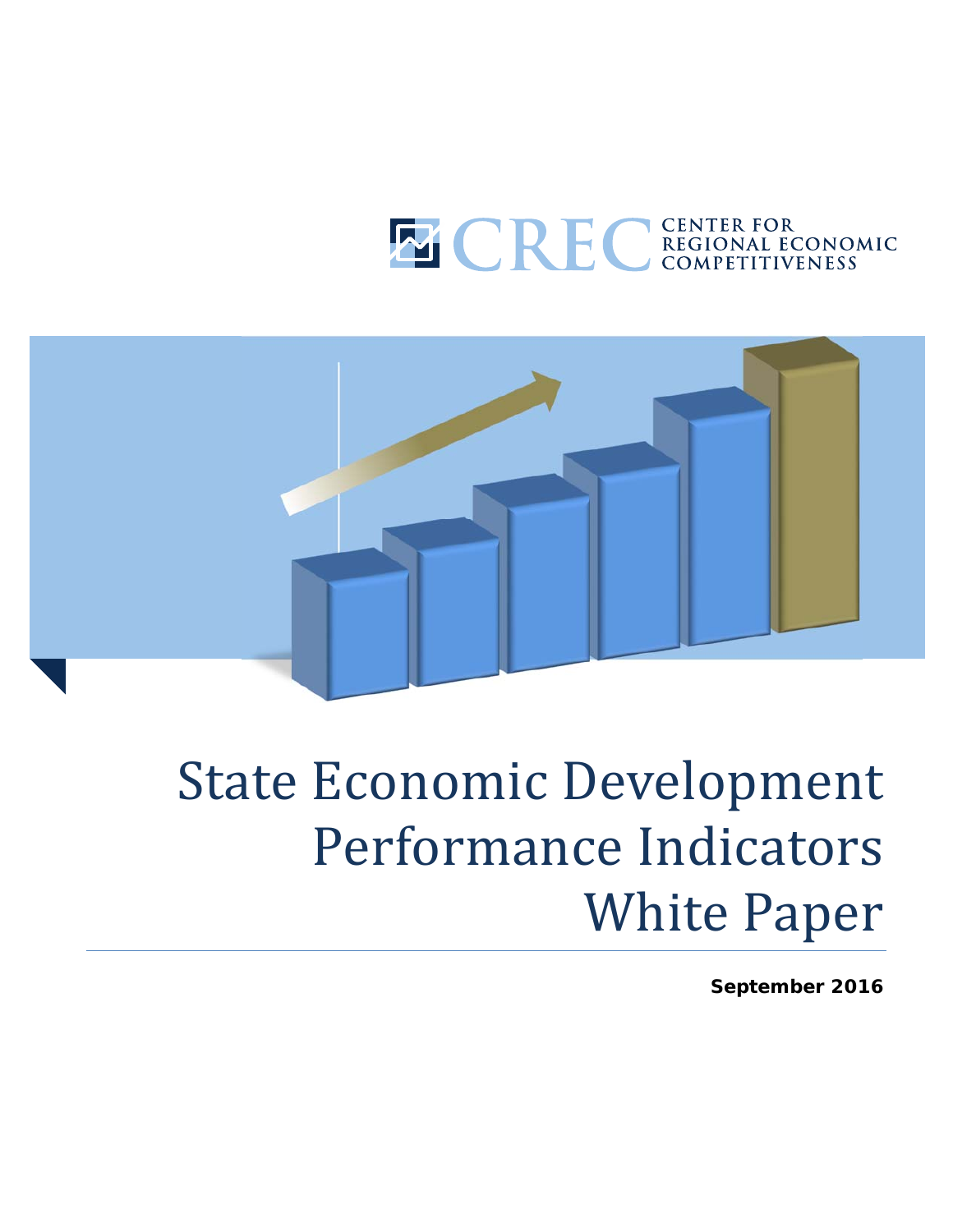# **STATE ECONOMIC DEVELOPMENT PERFORMANCE INDICATORS WHITE PAPER**

The goals for economic development have long focused on expanding opportunities for citizens. With greater pressure to demonstrate impact, states have embraced the collection and reporting of performance indicators. However, as the economy continues to change, economic development goals become more nuanced. Consequently, state economic development leaders seek to improve the indicators they use to measure the effectiveness of their incentive programs. This white paper describes common indicators in use, pros and cons of the two most common types of indictors: those representing jobs and investment. The white paper also offers guidance on the process for improving and expanding the slate of indicators states can deploy to evaluate their efforts.

# **Introduction**

As part of its inaugural discussion, participants at the State Economic Development Agency Leaders Workshop (November 2015 in Phoenix, AZ) learned more about the Business Incentives Initiative that CREC conduced with the Pew Charitable Trusts. As follow up, the participating leaders asked for information about the performance indicators peer states use to assess their incentive programs.

In response, CREC sent email requests in December and January to the leaders of the state economic development organizations that participated in the November meeting to request information on program performance indicators in use. CREC facilitated this request by providing each state with a template with program names (from the Council for Community and Economic Research or C2ER State Incentives Database) and asking for input on indicators and activities/milestones used to monitor each of the state's programs. Templates were sent to a sample of 15 states and responses were received from 9 states during the spring of 2016. During a follow-up conversation at a State Economic Development Agency Leaders Workshop (June 2016), participants refined their request. Specifically, state agency leaders from the 19 states participating in that session suggested focusing this analysis on: (1) the most common performance indicators, those associated with jobs and investment, and (2) ideas for identifying potential new measures that might better tell the story about economic development impacts.

Based on the state-provided information, CREC formatted the data from the template into a matrix designed to categorize each program by business need (based on fields from the State Incentives Database) and type of performance indicator employed (based on categories created by CREC). We used these business need and indicator categories to organize the individual program indicators and compare them across states and incentive program purpose.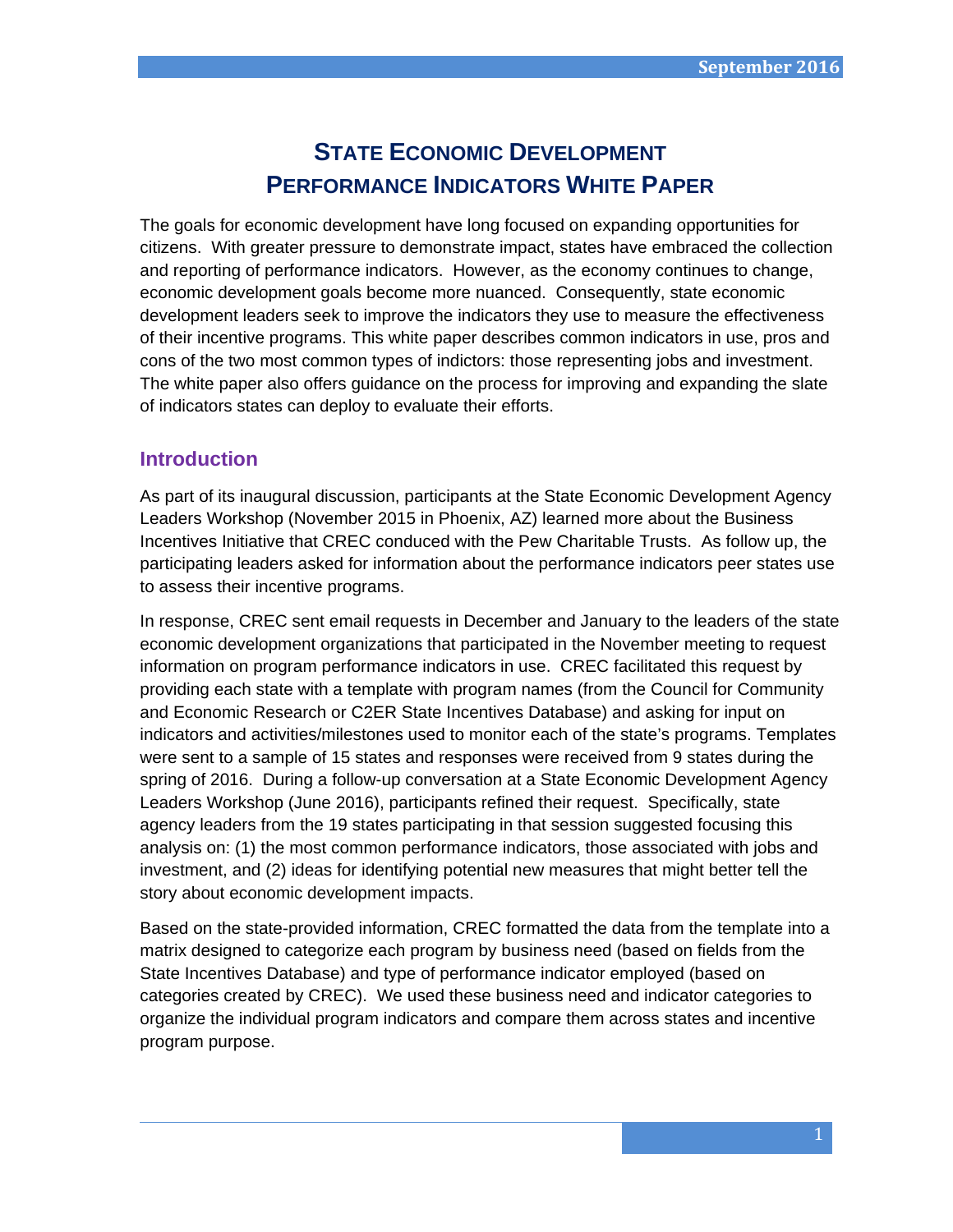| <b>Business Need Categories</b>         | <b>Performance Indicator</b><br><b>Categories</b> |
|-----------------------------------------|---------------------------------------------------|
| Business management                     | Business growth                                   |
| Capital access or formation             | Earnings (workers)                                |
| Facility/site location                  | <b>Exports</b>                                    |
| Infrastructure improvement              | Jobs                                              |
| Marketing and sales assistance          | Innovation                                        |
| Product/process improvement             | Investment                                        |
| Tax/regulatory burden reduction         | Organizational start-up                           |
| Technology and product<br>development   | Sustainability                                    |
| Tourism                                 |                                                   |
| Workforce preparation or<br>development |                                                   |

# **State performance indicator characteristics**

The nine responding states provided performance indicators for sample of 123 incentive programs that they manage.

Figure 1 shows all incentive programs distributed by category of business need (note that some programs serve multiple needs and were categorized as such). Capital access is the dominant category of business need addressed by these programs.



*Figure 1: Distribution of Programs by Business Need Being Addressed*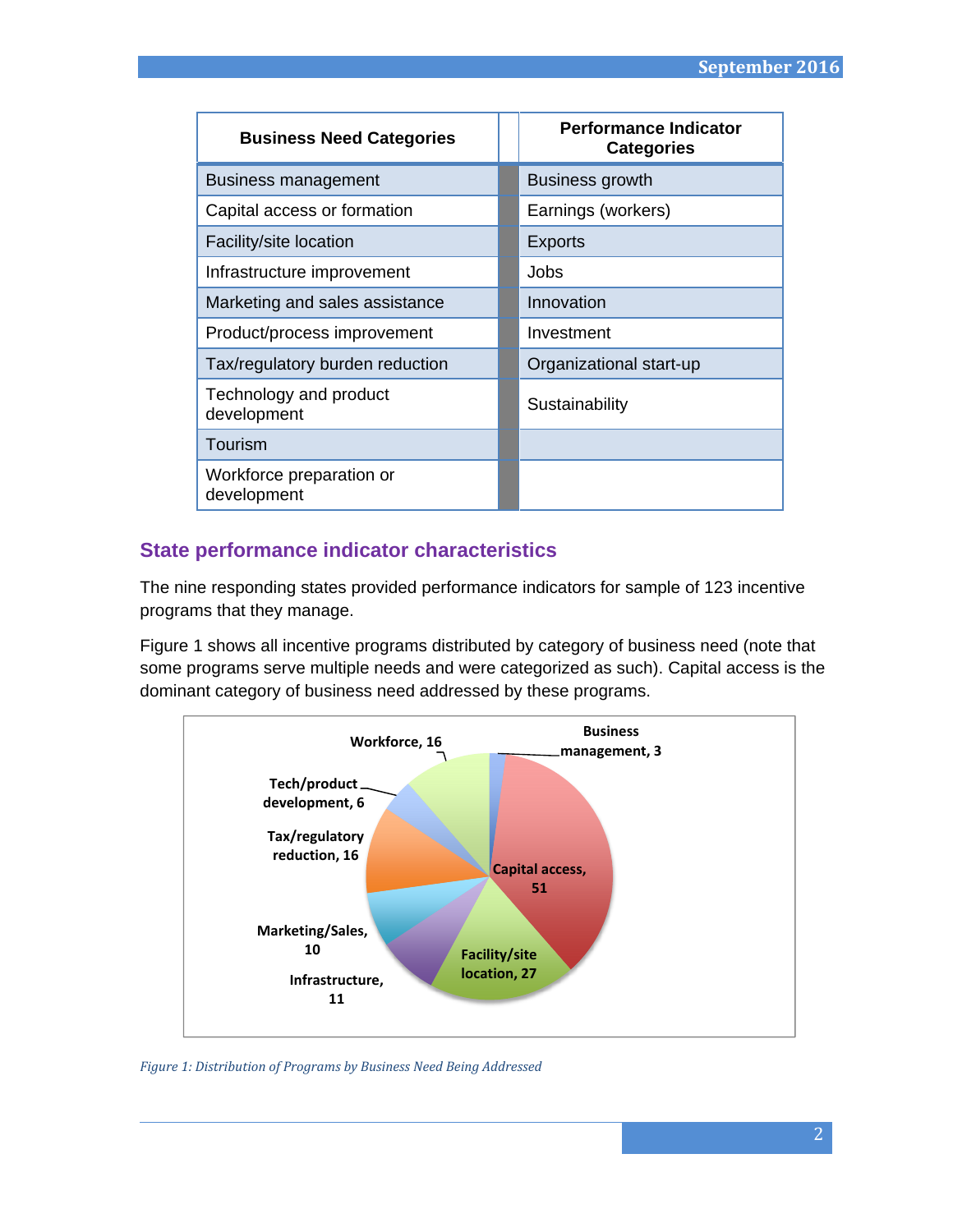

*Figure 2: Number of Incentive Programs Using Different Performance Indicators*

Investment and jobs are the dominant indicator types across all programs (Figure 2):

Figure 3 shows that jobs and investment are used as performance indicators for programs with a variety of goals and serving many different types of business needs.



*Figure 3: Number of Incentive Programs by Type*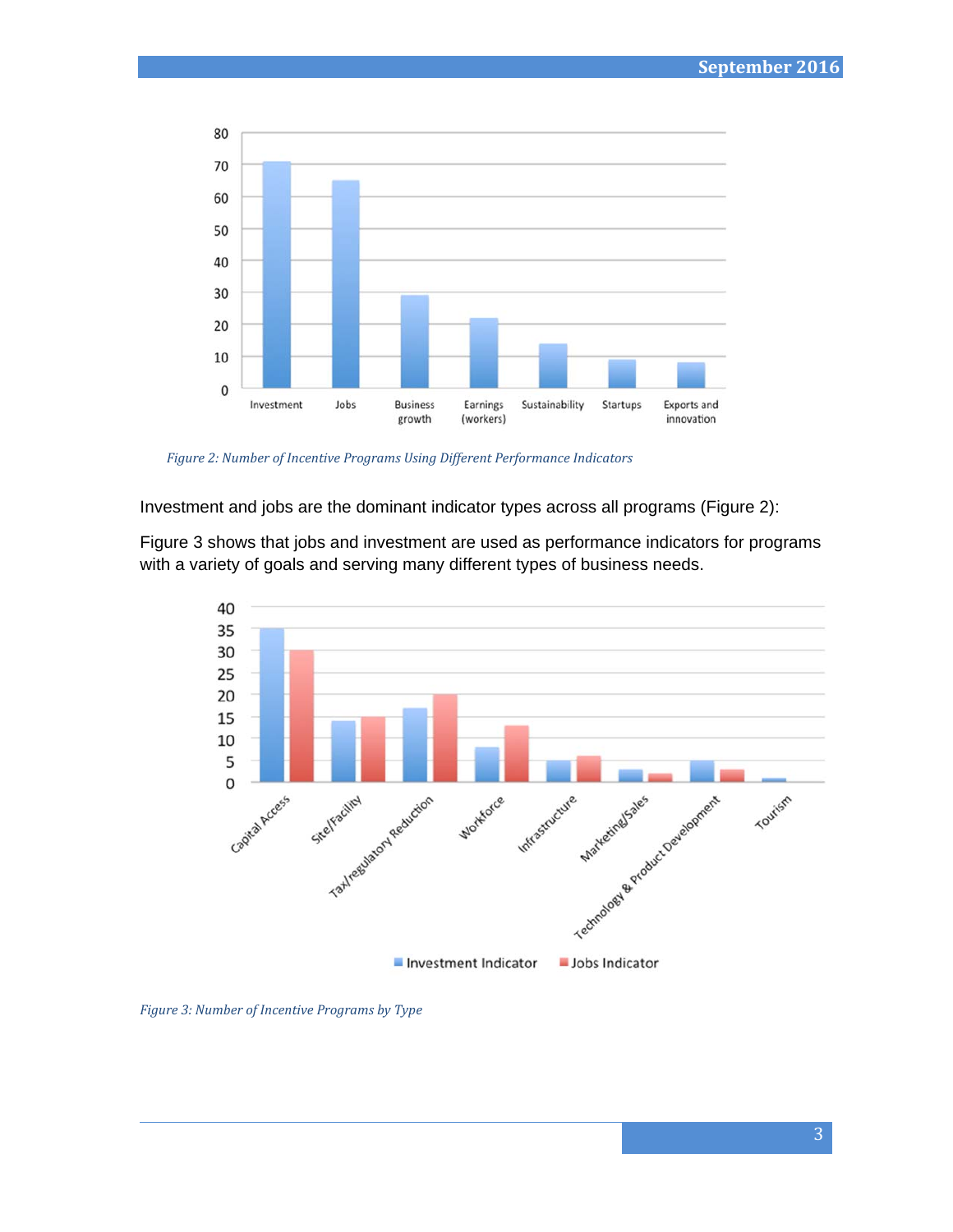In a few cases, such as capital access and technology programs, investment indicators are used more often than jobs indicators. At the same time, jobs indicators are widely utilized for almost all other types of programs including site/facility, tax/regulatory reduction, workforce and infrastructure programs.

# **Common challenges with indicators**

State economic development leaders asked for information on performance indicators used by their peers because they are not fully satisfied with how the most common metrics – jobs and investment – convey what incentive programs are achieving. The causes of dissatisfaction with these metrics include:

- 1. Jobs and investment may not be appropriate indicators for all types of incentive programs given their various objectives and the business needs they are intended to address.
- 2. Common terms like "jobs" and "investment" may not be clearly defined or are not consistently applied across programs within (let alone across) states, hindering efforts to aggregate data into good-quality reporting of the full portfolio of outcomes.
- 3. Many other indicators identified are useful in providing insights about an individual program's outputs, but they are not as useful in telling the broader story of economic development outcomes.

# **Jobs Indicators**

While every state counts jobs, each does it differently. Even within states, some programs emphasize job creation or new jobs, while others (1) include retained or existing jobs, (2) tally jobs for specified segments of the population, or (3) count jobs meeting criteria such as above average wage levels. States also have different ways of determining what is a new job or defining full-time employment. Furthermore, the jobs are sometimes counted based on projections from companies applying for assistance while in other cases they may be counted and verified before the incentive is actually paid out.

Our work with the Business Incentives Initiative and ongoing program evaluation efforts have led us to offer the following suggestions for making job counts a more effective metric for state incentive programs. A robust jobs indicator should:

- Include a clear definition of jobs or new jobs. Most states prefer to count new, fulltime employment, and the definition should explain exactly what constitutes a new full-time job and describe how part-time or seasonal employment will be addressed.
- Establish a baseline or otherwise set clear guidelines about when counting will occur, including the start and end dates.
- Distinguish between new jobs and existing/retained jobs.
- Address the issue of job counts when companies have multiple sites within the state.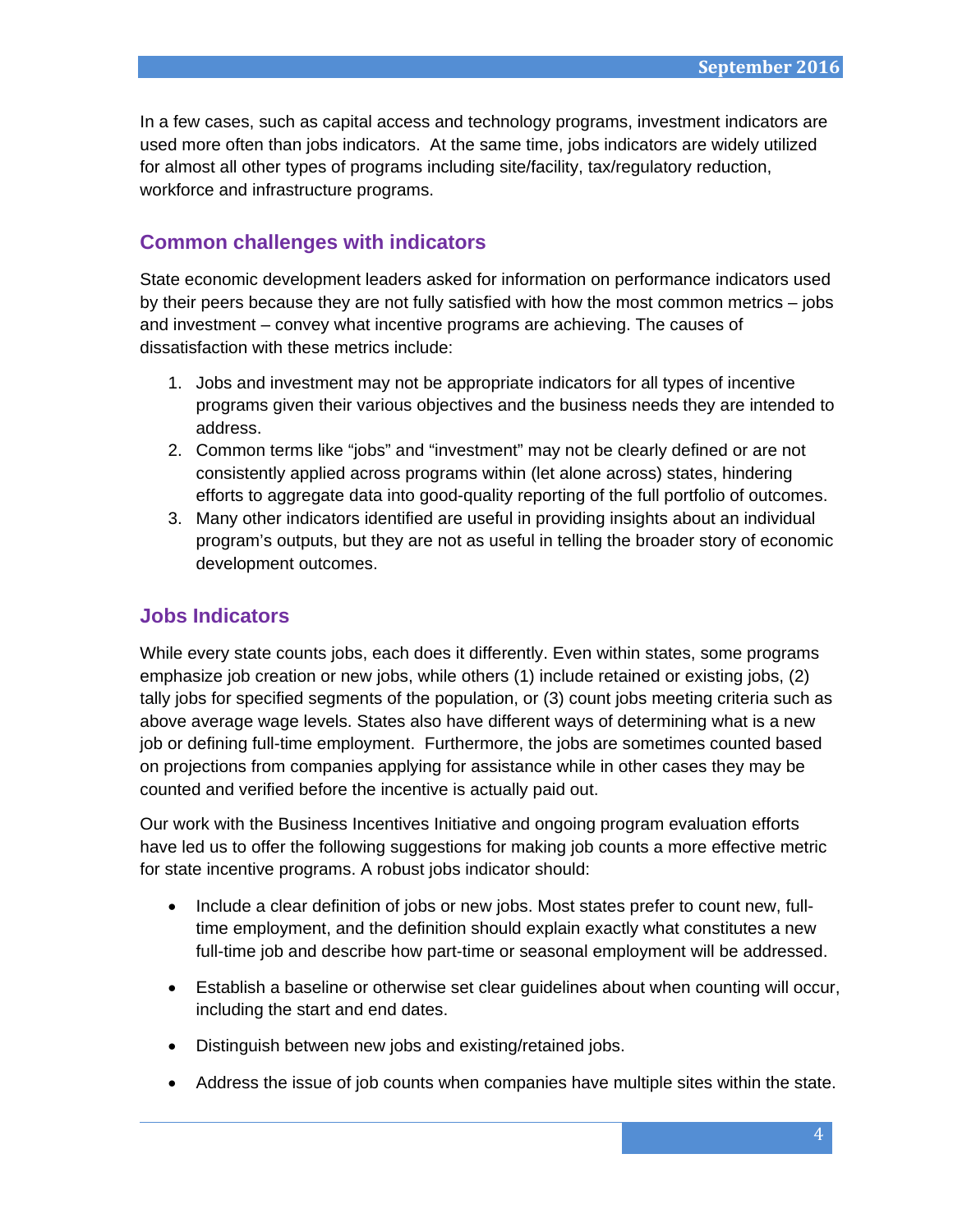- Allow few exceptions to the rules.
- Incorporate some measure of job quality, such as industry category, average wage, or geographic location.
- Explain reporting and verification procedures.

Virginia and California provide two good examples of "new jobs" definitions that meet many of these principles:

# **Virginia**

"New job" means new permanent, full-time employment of an indefinite duration, created on or after a certain date (defined by the program) as the direct result of the private investment, for which the Company provides an average (hourly or annual) wage of at least a minimum set by the state and provides standard fringe benefits for its employee, requiring a minimum of either (i) 35 hours of the employee's time a week for the entire normal year of the firm's operations, which "normal year" shall consist of at least 48 weeks, or (ii) 1,680 hours per year. Seasonal or temporary positions, positions created when a job function is shifted from an existing location in the Commonwealth to the location of the economic development project, positions with suppliers and multiplier or spin-off jobs shall not qualify as new jobs. The term "new job" may include positions with contractors provided that all requirements included within the definition of the term are met.

The Grantor may verify new jobs through a Company survey, data from the Virginia Employment Commission, and /or other methods as appropriate. The Company should understand that the information provided to the Grantor will be verified by the Grantor with the Virginia Employment Commission.

# **California**

The California Competes Tax Credit program is another good example. It seeks to "determine the applicant's net increase of California full-time employees determined by an annual full-time equivalent calculation, compared to the number of California full-time employees employed by the applicant in its base year, also determined by an annual fulltime equivalent calculation."

In this case, a full-time employee is "an individual that is paid wages for services in California of not less than an average of 35 hours per week." A full-time equivalent means "the total number of hours worked for the applicant by the employee during the taxable year, not to exceed 1,750 hours per employee, divided by 1,750" or "the total number of weeks worked by the applicant by the employee during the taxable year, not to exceed 50, divided by 50" for salaried employees. The base year "is the applicant's taxable year immediately before the applicant's taxable year in which the application is submitted."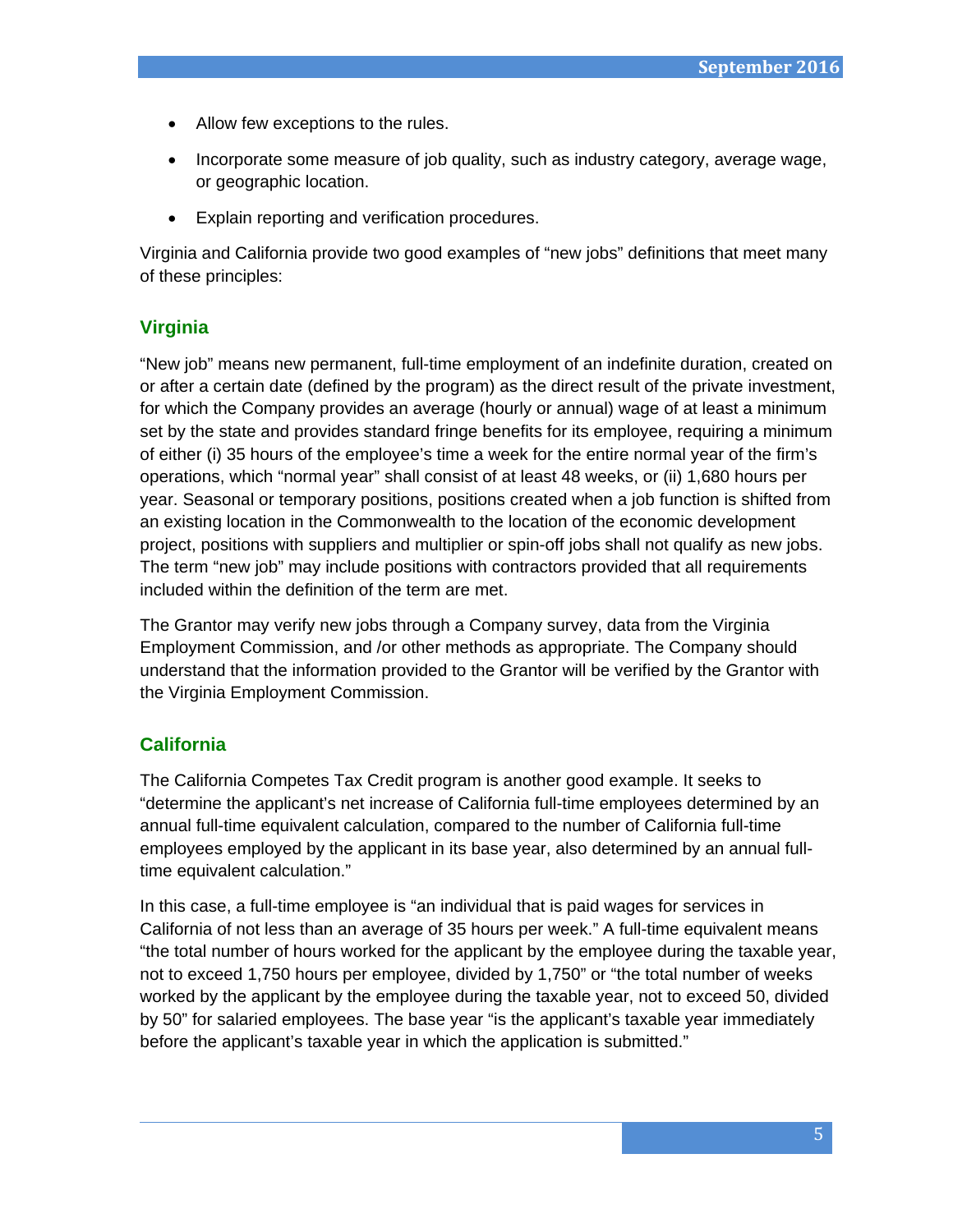The application for the tax credit also takes into consideration multiple other factors, including wages, benefits, and geographic location of the investment.

Companies report jobs data annually. The California Franchise Tax Board has access to the application and all documentation and will review records for compliance.

#### **Investment**

Investment is the other dominant metric for state incentive programs. The use of "investment" as an indicator category can be problematic because it includes many different types of metrics across programs serving multiple business needs. While they are all "investments," these individual indicators may actually refer to:

- total capital investment made by a company for a project in the state, often but not always measured by taxable real or personal property;
- a loan or equity investment made to benefit a small business;
- spending to redevelop a brownfield site; or
- total state assistance provided to a project.

Notwithstanding that issue, leverage ratio was the most common metric in the category and, it turns out, suffered from the same faults as overall investment as an indicator. Leverage ratio is used as an indicator for brownfield and enterprise zone programs, small business support programs, tourism promotion, angel investments, and incentives for business retention and attraction among the respondent states. Leverage and investment certainly have different meanings across these disparate programs, and the desired leverage ratio varied widely as well – from 1.1 to 60.1.

The State Small Business Credit Initiative (SSBCI) definition of leverage ratio is used by many state programs, which is not surprising since capital access is the largest incentive program category among the responding states. The SSBCI leverage ratio definition is "the private financing caused by and resulting from the investment, divided by the [public program] funds used." It is notable that SSBCI does not count recycled funds as additional program funds used, so by reusing repaid funds for additional lending or equity investment, states can increase their leverage ratio. The goal is to use a specified amount of public funds to generate new private capital investment in beneficial companies or projects.

In other programs, states may report a simple calculation of total project cost less state assistance, resulting in the amount leveraged. Other states do not explicitly define the term. In all cases, however, the private investment that was spurred by the state intervention relative to either the total investment or the state investment is the metric of interest.

Leverage ratio is a good metric for programs in which the purpose is to expand access to capital, such as those designed to steer funds to small businesses and technology start-ups, because it directly measures what the state is trying to achieve. For other programs, such as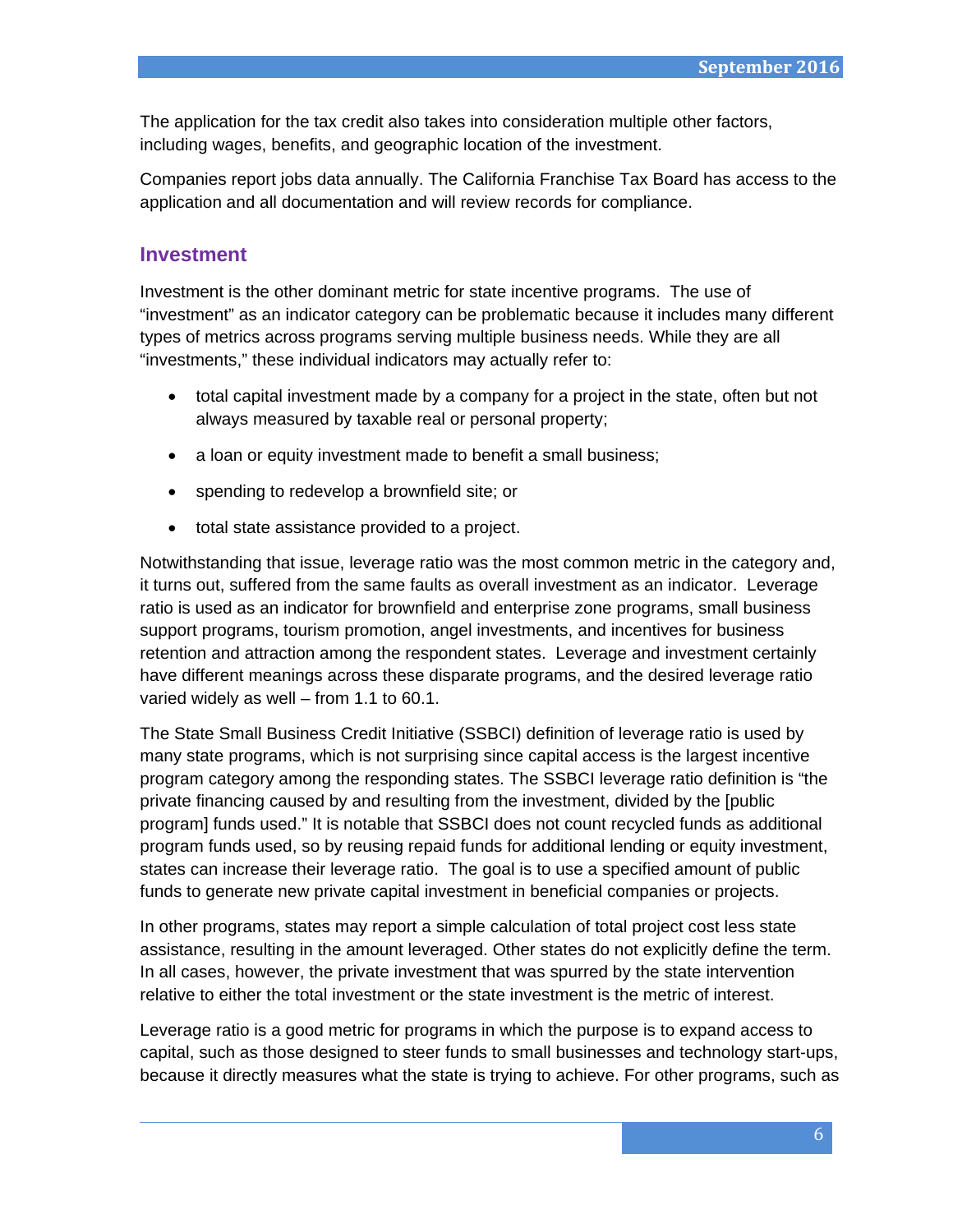business attraction or community development programs, leverage ratio is a useful internal program indicator, but it does not convey insight about economic development outcomes for the state. It leaves unanswered questions about the character, quality and impact of the investment and whether it was a good use of public funds to spur that investment at all.

# **Other indicators**

States also use a variety of other indicators beyond the dominant jobs and investment metrics. As requested by the roundtable participants, here we highlight metrics beyond job counts and investment in use in the sustainability, worker earnings (to signify job quality), and entrepreneurship and innovation categories.

#### **Sustainability**

- Workforce training
- Vacant buildings rehabilitated
- Tax credits reserved or issued
- Federal tax credit applications (\$)
- Acres of land remediated
- Brownfields redeveloped
- GDP impact
- Number of projects
- Communities assisted

#### **Worker Earnings**

- Fringe benefits provided
- Jobs with above average county wage
- Average salary increase
- Average wage of new jobs
- Total new payroll
- Fund to wage increase ratio

#### **Entrepreneurship and Innovation**

- Targeted job creation (e.g., in high tech sectors)
- Company creation or business start-ups
- Intellectual property generation and industry advancement
- Projects funded or awards made
- Businesses assisted
- Number of minority or women owned businesses assisted